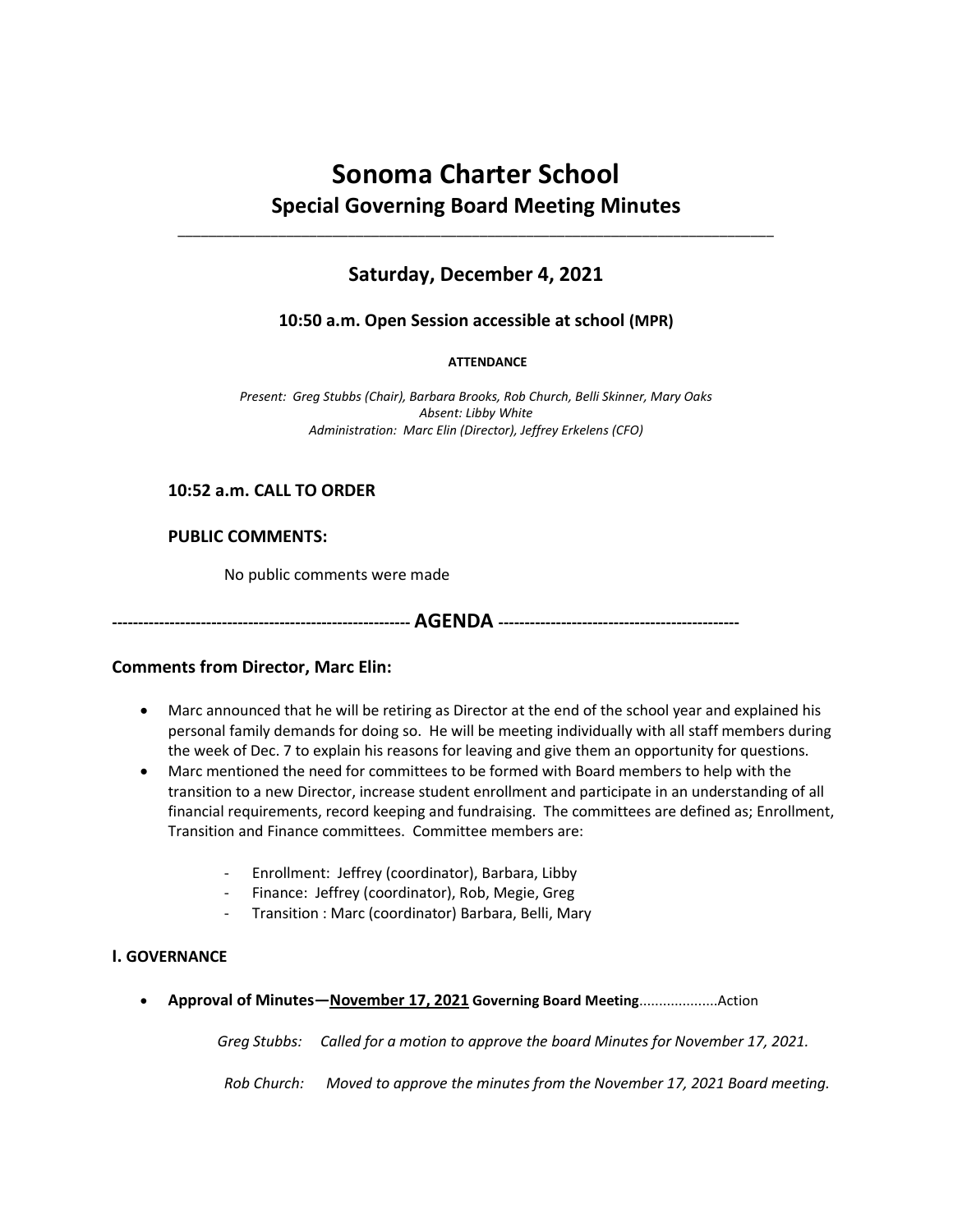*Belli Skinner: Seconded the motion to approve the minutes.*

*Board: All approved the motion to approve the Minutes.*

### **II. STRATEGIC PLANNING**

Director and Staff Development/Support

*-Marc described the wonderful ceremony on Thursday, Dec. 2 to recognize the donation of the new Kinder play equipment and space by Sonya Rasmussen as well as the support of parent volunteers for the installation. A plaque will be installed honoring Ms. Rasmussen. The equipment should be ready for use by the end of the holiday break. It was noted by both Barbara and Marc how well-behaved all the students were during the ceremony.*

*- There was a discussion about the roles of the new committees and how they will overlap to ensure a successful and supportive transition to a new Director.* 

*- Communication will be sent to the parents regarding the resignation of Marc Elin and explaining the reasons for his leaving along with reassurance that the school is working to provide a smooth transition.*

*- Marc will ask parents and community members to join the committees just formed and ask for anyone interested in joining the Board.*

Business and Accounting

-*Jeffrey Erkelens presented the First Interim Budget Report that will be presented to the State on Dec. 15. (See attached)*

> o *Discussion and questions were asked and explained including questions regarding enrollment, funding from the State, changes in the money in the Reserves account, Federal Stimulus money and timeline for distribution.*

-*There was extensive discussion about fund-raising and who is responsible for the accounting—CCC or SCS. Megie Murray suggested the Board have representatives attend the CCC meetings and also meet as a whole with the CCC to communicate about the funding plan with explanations about how the money raised will be used.*

- o *Rob Church suggested that the CCC is the best source for communicating with parents along with the assigned Room Parents.*
- o *Jeffrey provided an explanation about the difference between the CCC fund-raising and the general Annual Fund and Class Fund raising.*
- o *A recommendation was made to invite CCC board members to the next scheduled Board Meeting on Dec. 15, 2021.*

*-Jeffrey explained what Basic Aid is and how it works in the Sonoma Valley Unified Schools . SCS and other charter schools get money from the state that does not include approximately \$1,000/student*